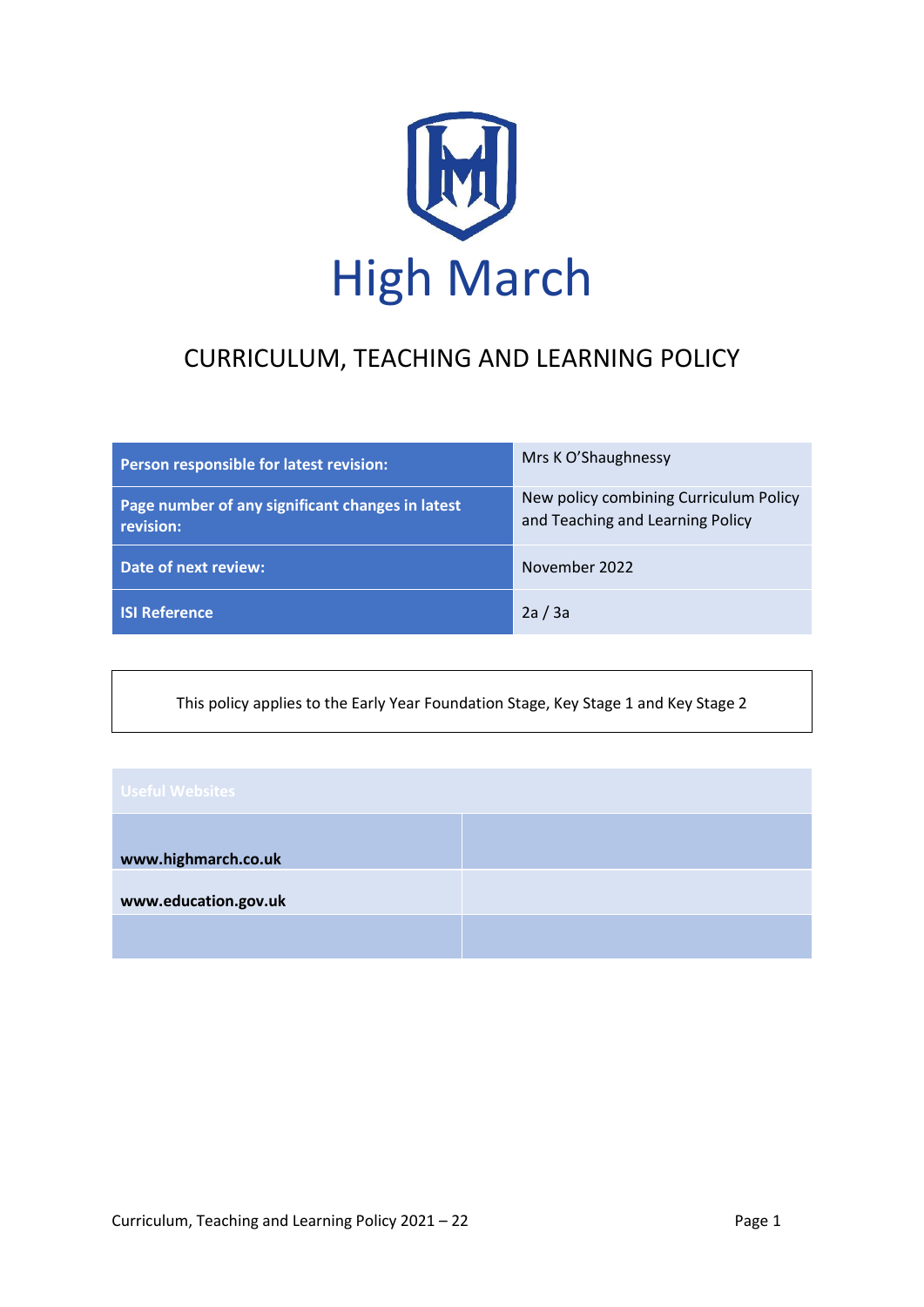# **HIGH MARCH CURRICULUM, TEACHING AND LEARNING POLICY**

## **Introduction**

A commitment to educational excellence is one of the core aims of High March. At High March the curriculum refers to all the timetabled activities designed to promote learning, personal growth and development. It includes not only the explicit requirements of the subjects taught, but also the implicit benefits of the 'hidden curriculum', what the pupils learn from the way they are treated and the variety of opportunities which lie outside the timetable. Assemblies, extra-curricular clubs, educational visits (including residential trips) and the Pupil Council are just some of the ways in which we aim to enrich our pupils' experiences. Additionally, our pupils learn from the way they are treated and the School's behavioural expectations (see Behaviour and Pastoral Care Policy).

We prioritise pastoral care and wellbeing of the children, adopting a happy and relaxed atmosphere in classrooms and around the school. A variety of teaching and learning strategies are used, including group work and paired work, as well as whole class teaching. We want our pupils to grow into positive, responsible people who can work independently and cooperate with others as they develop their knowledge and skills. We aim to provide a vibrant, nurturing and inclusive environment in which our girls can thrive. Our curriculum enables every girl to experience a breadth of educational opportunities, whilst encouraging and cultivating a lifelong enthusiasm of learning, whether academic, creative, artistic or sporting. We offer our pupils the opportunity to grow in self-confidence, to succeed, to be recognised and to be valued.

The curriculum is designed to ensure that all pupils experience a broad and balanced education which engages, inspires and challenges. All pupils gain experience in linguistic, mathematical, scientific, technological, human and social, physical and aesthetic and creative education. We aim for the curriculum to maximise progress and prepare pupils for the next stage of their learning, providing secure foundations for the future and preparing them for the opportunities, responsibilities and experiences of adult life in British society. The curriculum promotes fundamental British values, economic awareness and knowledge of British institutions and provides stimuli which encourage pupils to reflect on, discuss, question and appreciate issues of justice, equality and morality, absorb values which will stimulate cooperative endeavour and service to the world community, and adopt values of kindness, compassion, responsibility and respect for others. Teachers endeavour to model and to teach these values along with acceptable and appropriate behaviour, both inside and outside the classroom.

The school emphasises equality of access to the curriculum and seeks to meet the needs and aptitudes of all its pupils and emphasises equality of access to the curriculum, whereby all pupils have the opportunity to learn and make progress. The curriculum provides opportunities for all children to benefit equally, regardless of race, colour, nationality, ethnic

Curriculum, Teaching and Learning Policy 2021 – 22 **Page 2** Page 2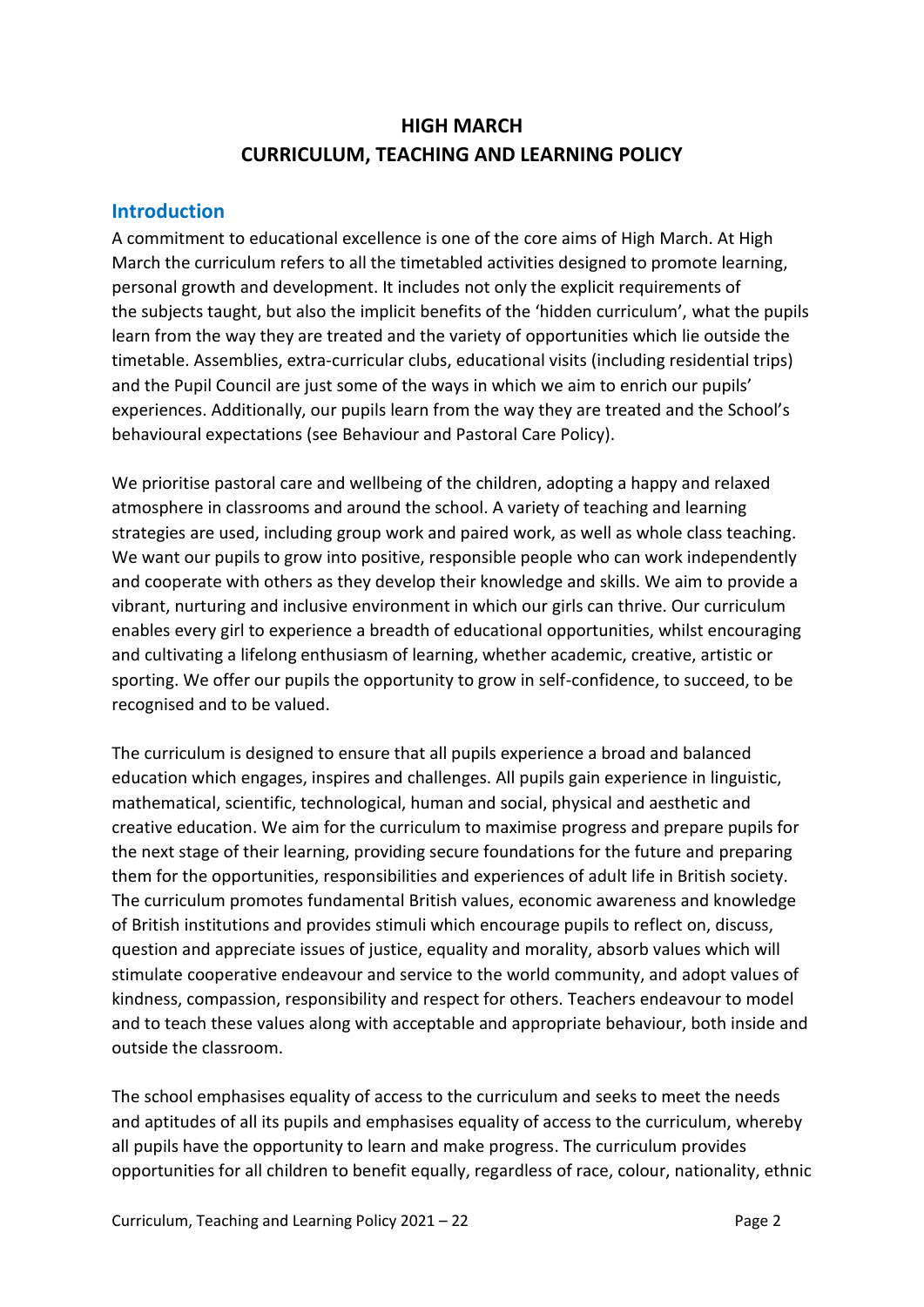or national origins, religion or belief or disability. Pupils are presented with the same knowledge and skills for each subject, but at levels and in ways appropriate to their needs. Where required, across the age range a variety of differing teaching and learning methods and materials are used to suit pupils' different needs and abilities. In accordance with The Equality Act 2019, The Children and Families Act 2014 and The SEN and Disability Code of Practice: 0-25 years 2015, the school aims to make the curriculum accessible to all pupils as far as is reasonably practicable. Particular care is taken to make reasonable adjustments to accommodate the needs of children with disabilities, to provide appropriate differentiation for children with significant learning difficulties or disabilities, and, where a pupil has an Education, Health and Care (EHC) Plan, to provide education which fulfils its requirements.

In our curriculum areas we strive to ensure pupils are presented with a range of views. No specific values are promoted and on no occasion are pupils influenced by staff on specific points of view. The promotion of partisan political views in the teaching of any subject in the school is forbidden by law. Where political issues are brought to the attention of pupils they are offered a balanced presentation of opposing views.

## **Aims**

The aims of our curriculum are in line with the Education (Independent School Standards) (England) Regulations 2014.

*The provision of a full-time supervised education for pupils of compulsory school age (construed in accordance with section 8 of the Education Act 1996) which gives pupils experience in linguistic, mathematical, scientific, technological, human and social, physical and aesthetic and creative education*

The aims of our school curriculum are:

- To promote a broad and balanced education which engages, excites and challenges our pupils.
- To ensure that the pupils have an education which is rich in linguistic, mathematical, scientific, technological, human and social, physical, and aesthetic and creative experiences.
- To provide a planned and monitored curriculum which ensures that learning is continuous and that the pupils make good progress.
- To promote high standards in all learning and teaching.
- To develop lively, enquiring minds through well-planned lessons that provide stimulating, challenging and purposeful learning experiences that are extended and enhanced by a range of homework tasks.
- To extend pupils' learning experience through a wide range of visits, an extensive range extra-curricular activities and fundraising events for charity.
- To enable the pupils to acquire skills in speaking and listening, literacy and numeracy.
- To promote a positive attitude towards learning, so that pupils enjoy coming to school and acquire a solid base for lifelong learning.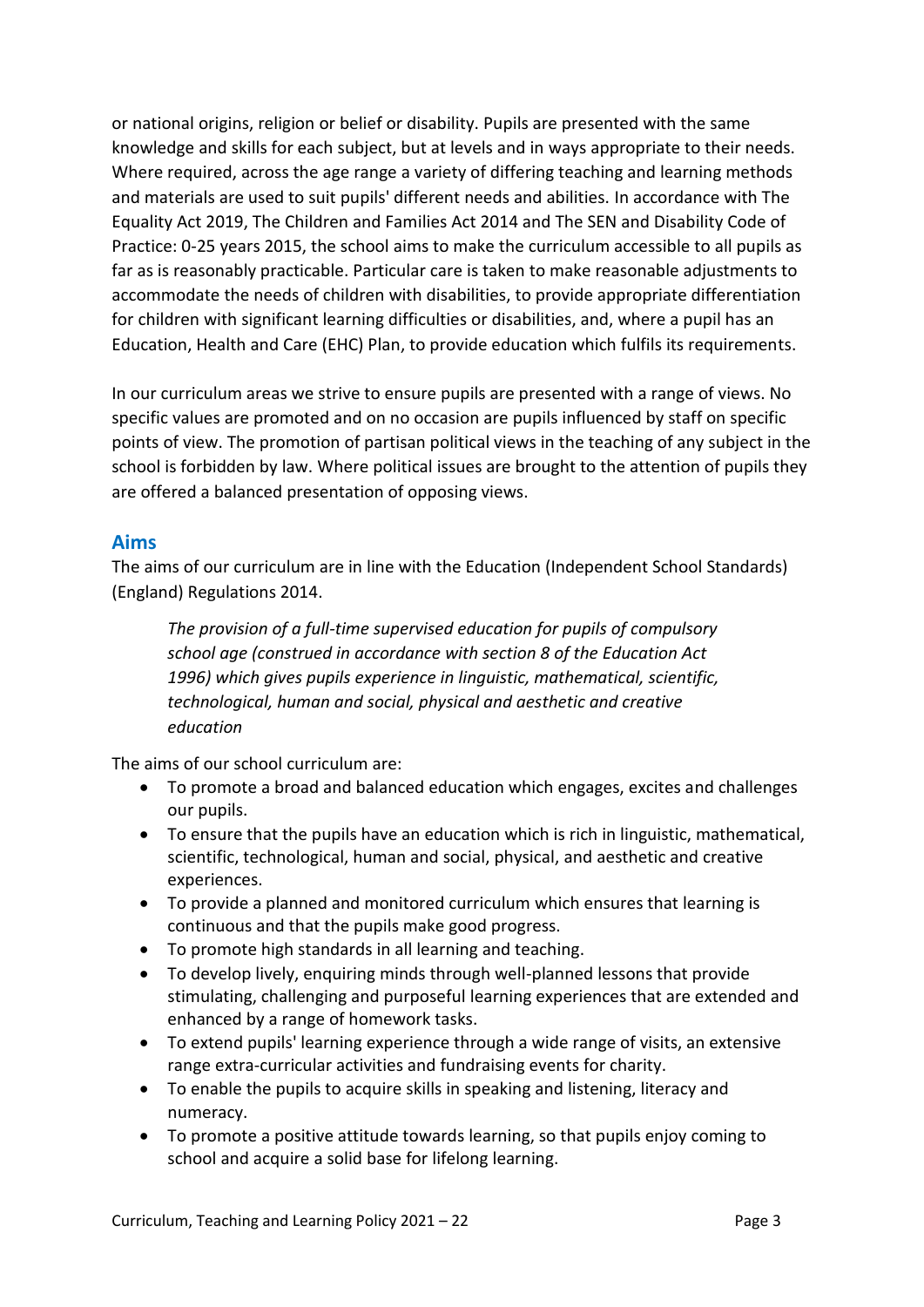- To include the knowledge, skills and understanding appropriate for the age and aptitude of the pupils.
- To prepare the pupils for their next schools and for adult life enabling them to be positive citizens supporting the fundamental British values of democracy, rule of law, individual liberty, mutual respect and tolerance of those with different faiths and beliefs.
- To raise pupils' awareness of the dangers of the internet, to include political indoctrination, grooming and of sexual abuse, taking into account the pupil's age.
- To celebrate pupils' achievements and success through a variety of school activities, performance and displays and by individual commendation.
- To monitor, evaluate and act upon the quality of the planning, delivery and consistency of provision of the formal curriculum.
- To fulfil the requirements of the EYFS and ISEB, to incorporate the National Curriculum where appropriate and to prepare the pupils for entrance examinations or scholarships for individual senior schools.
- To help pupils to have an awareness of their own spiritual development and to distinguish right from wrong.
- To help pupils to understand the importance of truth and fairness, so that they grow up committed to equal opportunities for all.
- To enable pupils to have respect for themselves and high self-esteem, and to live and work co-operatively with others.
- To provide subject material appropriate for the ages, aptitudes and needs of all pupils, including those with an Education Health Care Plan or historic statement of special educational need and to review planning regularly to ensure they meet the needs of all pupils.
- To extend pupils' learning experience through a wide range of visits, an extensive range extra-curricular activities and fundraising events for charity.

# **Areas of Learning in the Curriculum**

## **Linguistic Development**

We aim for our pupils to be clear and confident communicators who are able to access information and share their ideas. We develop their communication skills and increase their command of language through listening, speaking, reading and writing. French is taught from Reception. In Year 5 and Year 6, Latin and Spanish are introduced.

In Reception, the Early Years Foundation Stage (EYFS), Communication, Language and Literacy form two of the seven strands for learning which are integral to the planning of activities.

## **Mathematical Development**

We aim to develop an enthusiasm and curiosity for mathematics in order to allow pupils to make calculations, to understand and appreciate relationships and patterns in number and space and to develop their capacity to think logically and express themselves clearly. Their knowledge and understanding of mathematics is developed in a variety of ways, including practical activities, exploration and discussion.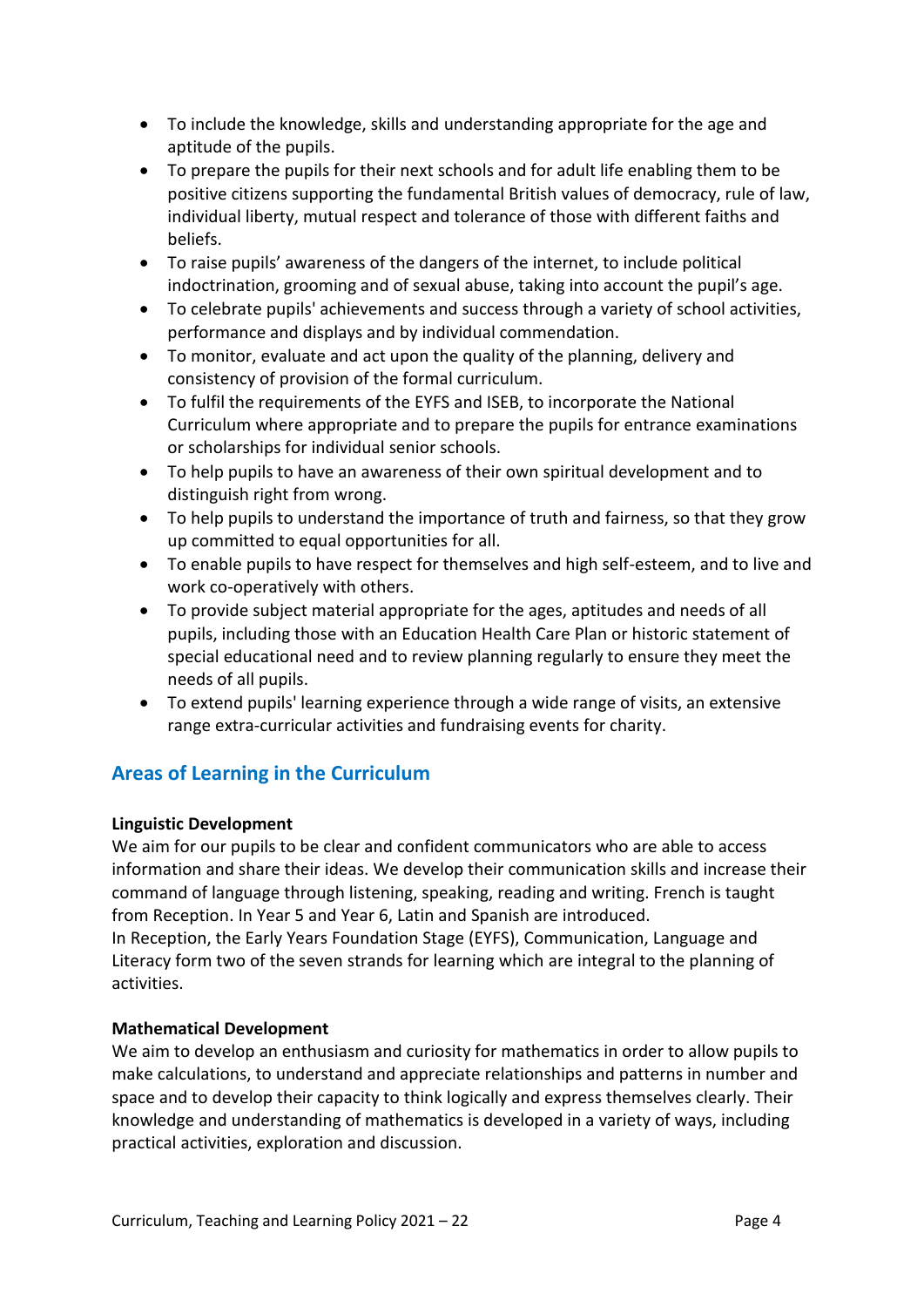In Reception, Mathematics forms one of the seven strands for learning which are integral to the planning of activities.

#### **Scientific Development**

We aim to teach pupils about their world. Both natural and man-made, including how their environment and society have changed over time and their role in its future development. We increase pupils' knowledge and understanding of nature, materials and forces and with developing the skills associated with Science as a process of enquiry. Pupils are given opportunities to observe, form hypotheses, and conduct experiments and record findings. In Reception, Science is taught as part of the Understanding of the World strand for learning which is integral to the planning of activities.

#### **Technological**

The ability to use ICT effectively is an essential skill in modern society. ICT skills are taught in lessons to be used as a tool in other subjects to enhance the learning experience and produce learners who are confident and capable users of ICT, aware of its advantages and limitations. Pupils also learn to write computer programs in their Computing lessons. iPads and laptops are available for use in the classroom and the Computing Suite can be booked out for specific lesson when necessary. Computing and DT seeks to give pupils the opportunity to develop, plan, communicate and reflect. Opportunities to develop skills in using tools, equipment, materials and components to produce an end product; evaluating the process and its outcomes.

In Reception, technology is used in a variety of curriculum areas with pupils given opportunities to use interactive applications.

#### **Human and social Development**

We aim to develop pupils' knowledge and understanding of people, society and its institutions, different cultures and the environment and how human action now and in the past, has influenced events. History, Religious studies, Geography, PSHE (Including Relationships Education) provide the formal elements of human and social education. In addition to the work covered in curriculum lessons, pupils are prepared for the opportunities, responsibilities and experiences of life in British society through programmes such as House Captains and Heads of School, sports captains, Prefect roles and Eco-Council. Further, there is a Pupil Council and Food Council; form representatives take opinions from their classes and meet regularly to discuss matters arising from a pupil's perspective. Each House choose the charitable causes to support and suggest ways of raising money at House Days. Links are maintained with local and international organisations with guest speakers attending assemblies or classes.

In Reception pupils fulfil the requirements of the Foundation Stage framework in Personal, Social and Emotional Development. They also benefit from taking turns to represent the class at the Food Council meetings and taking on various roles of responsibility in the class, for example, line leader and milk monitor.

#### **Physical Development**

We encourage pupils to be fit and healthy. PE, Swimming and Games lessons aim to develop the pupils' physical control and coordination as well as their tactical skills and imaginative responses and to help them to evaluate and improve their performance. Also developing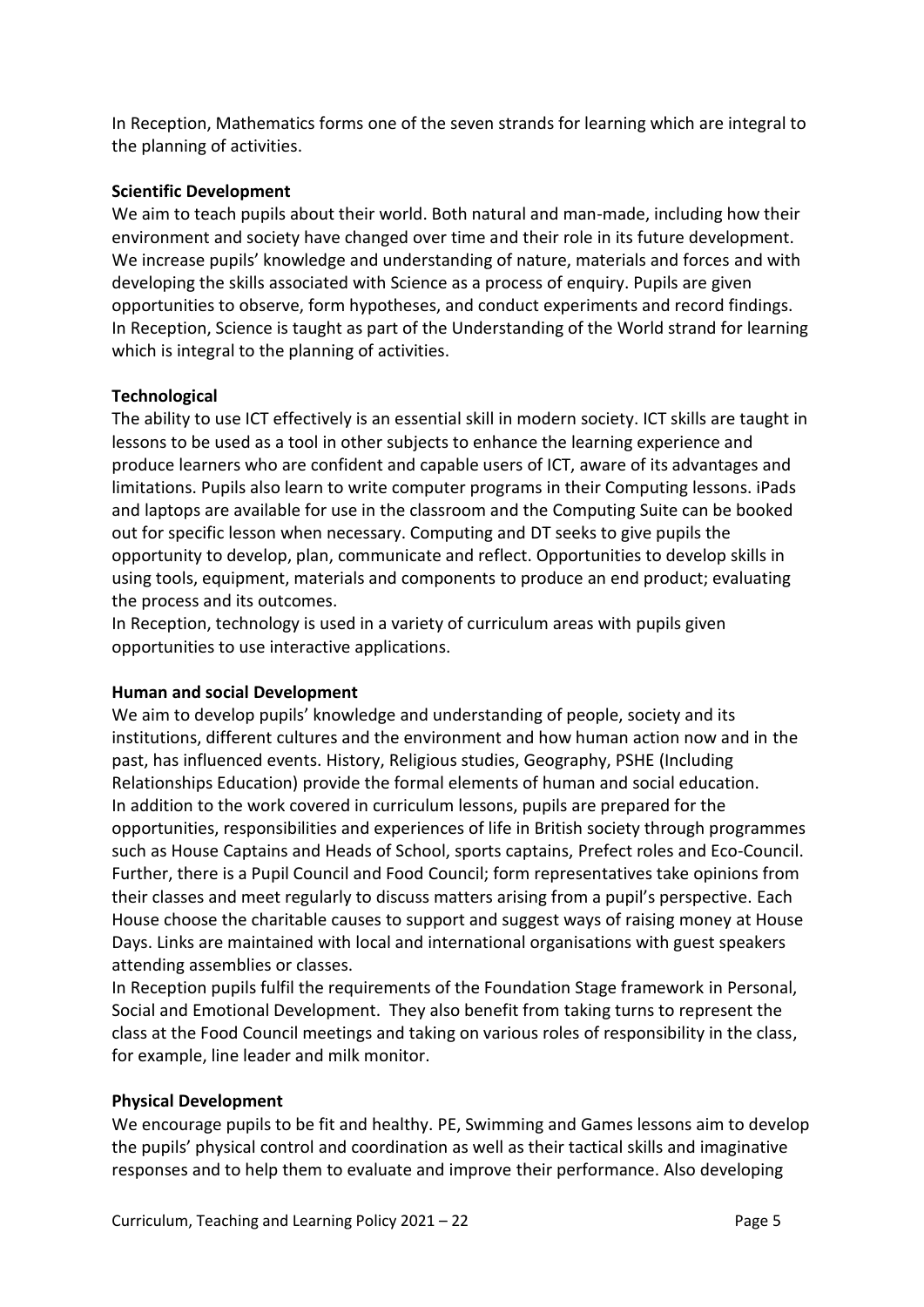pupils' knowledge and understanding of the basic principles of health and fitness. All pupils, regardless of natural sporting ability, can find something to enjoy and cultivate their understanding of teamwork, supporting others and competition. Examples include Sports Days and whole year group fixtures.

In Reception, speed, agility and quickness as well as control and coordination are key skills taught in the Physical Development strand for learning.

#### **Aesthetic and creative Development**

We promote participation in, and enjoyment of, creative aspects of the curriculum, encouraging pupils to develop their imagination, spontaneity and individuality. Pupils have the opportunity to work the process of making, composing and inventing. Art, DT, Music, Drama, Computing and Literacy all develop these particular skills. We enable children to develop their critical thinking and creative thinking skills, providing them with opportunities to solve problems in a variety of contexts, and to question and respond to challenges. Reception pupils are provided with many opportunities to be creative, imaginative and are encouraged go with their own interests.

## **Organisation and Delivery of the Curriculum**

High March has one Nursery class. From Reception to Year 6 there are two parallel mixed ability classes. All lessons are delivered in written and spoken English. See the School's EAL Policy for further information about provisions made for those pupils for whom English is an additional language.

At Key Stages 1 and 2 pupils are given the opportunity to experience a wide variety of subjects. As an IAPS school, we are proud of the breadth and depth of the curriculum we offer.

The children in Junior House (Key Stage 1) are taught English, Mathematics, Science, History, Geography, Art and PSHE by their class teachers and receive specialist teaching in Music, Physical Education and French. Year 1 and Year 2 children have specialist teaching in Computing.

At Key Stage 2 the following subjects are taught History, Geography, Religious Studies, French, Latin, Computing, Drama, Art and Technology, Music, PE, Games, Dance, Swimming and PSHE as well as the core subjects of English, Mathematics and Science. To assist the transition to Upper School (Key Stage 2), the Year 3 classes are taught English, Mathematics, History and PSHE by their class teachers, with the introduction of additional specialist teaching in Art and Design Technology, Geography, Drama and Religious Studies.

From Year 4, all curriculum areas are taught by subject specialists. Differentiated lessons respond to the variety of academic ability with setting in Mathematics from Year 4 and in English from Year 5. Latin and Spanish are offered from Year 5 and approximately two thirds of the year group pursue this option. For those pupils not opting for Latin and Spanish, additional Mathematics and English is taught.

Homework appropriate to the age of the child and in line with the Homework Policy is set.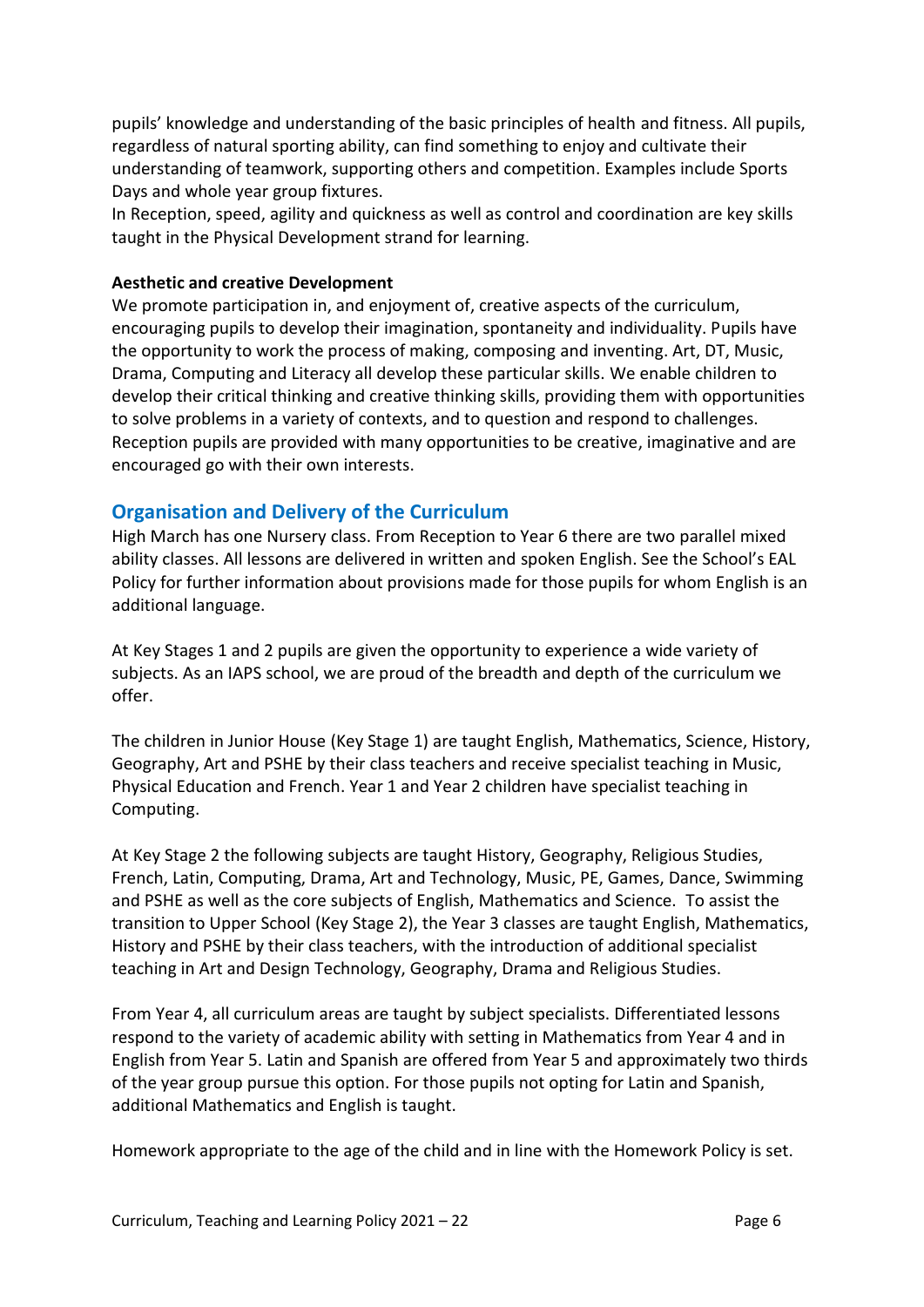## **Planning**

The Early Years (Nursery and Reception classes) adhere to the Statutory framework for the early years foundation stage (2021). There are seven areas of learning and development that must shape education programmes in EYFS settings. These are split into two sections – prime and specific; however, all the sections are interconnected and important.

The 'prime' areas of learning and development are:

- Communication and language
	- Listening, attention and understanding
	- **Speaking**
- Physical development
	- Gross motor skills
	- Fine motor skills
- Personal, social and emotional development
	- Self-regulation
	- Managing self
	- Building relationships

The 'specific' areas of learning and development are:

- Literacy
	- Comprehension
	- Word reading
	- Writing
- Mathematics
	- Numbers
	- Numerical patterns
- Understanding the world
	- Past and present
	- People, culture and communities
	- The natural world
- Expressive arts and design
	- Creating with materials
	- Being imaginative and expressive

In Year 1 to Year 6 the curriculum is devised by the School. The curriculum encompasses all national curriculum subjects and is significantly broadened and enriched with a variety at each stage of learning. Each curriculum area has a specific scheme of work that identifies the content, skills and knowledge introduced at each stage of learning. Continuity and progression through succeeding phases of education is ensured through curriculum planning across the School. The School places importance on the links between each phase of learning in order to ensure a smooth transition for pupils.

Planning takes the form of: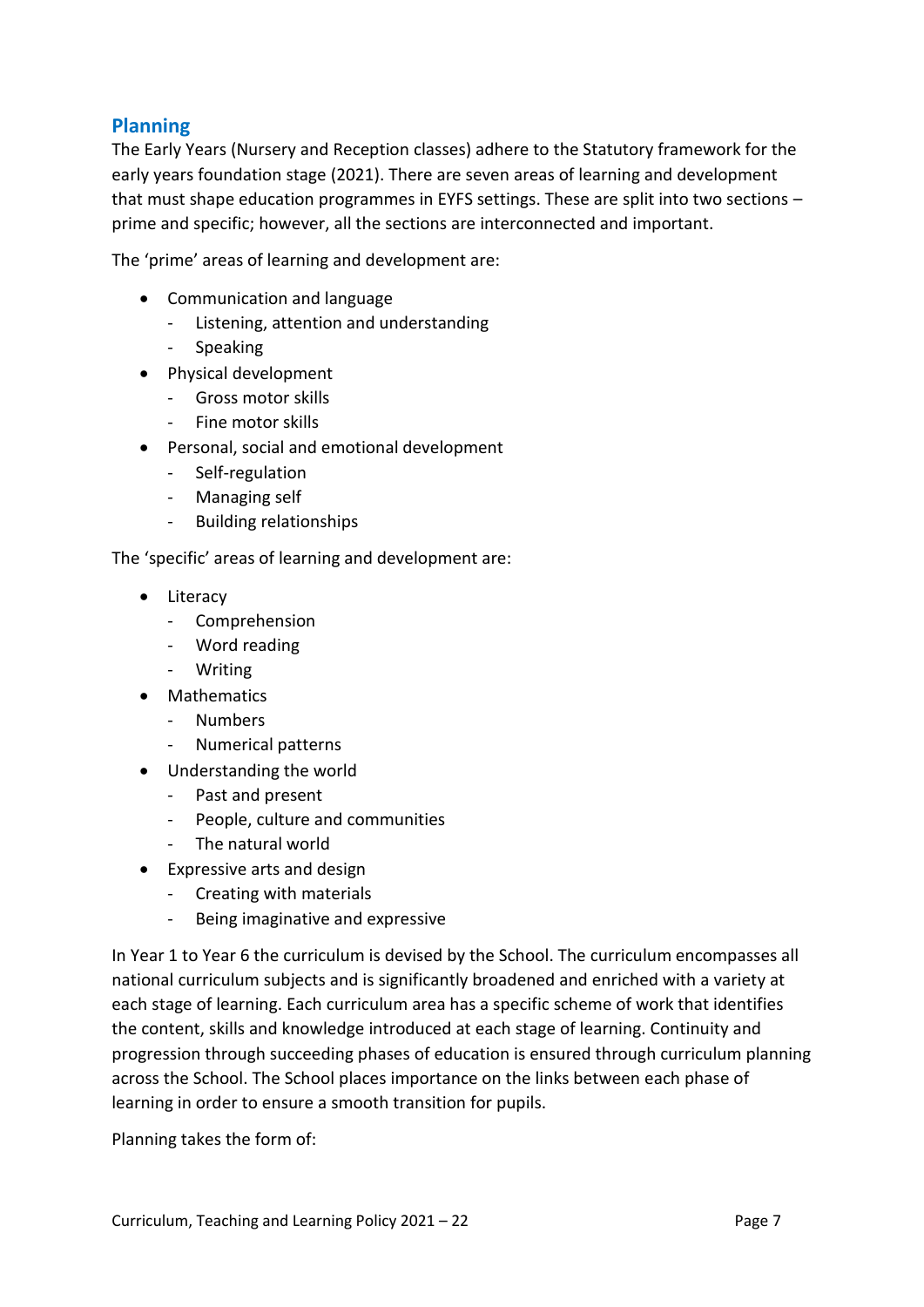- Long-term plans or Schemes of work offering an overview of topic areas, indicating progression in knowledge from year to year.
- Medium-term plans which are uploaded termly on Teams. These show week by week progression through topics giving detailed learning objectives and subject content, support and extension needs/tasks, core learning skills, assessment and resources.
- Short-term plans are kept by each individual teacher in a format suitable to them: planner (provided by the school) or electronic versions. These provide a breakdown of the medium-term plans lesson by lesson.

Each Department has a handbook which provides details relating to the teaching, learning, progression and assessment of that subject. Detailed syllabi for each year group are contained in the handbooks. The Foundation Stage has a separate handbook. Electronic copies of the subject handbooks are stored in the Whole School Team.

## **Inclusion**

The curriculum at High March is designed to be accessed by all pupils who attend the School. If it is necessary to modify some pupils' access to the curriculum, in order to meet their individual needs, then this is done with parental consultation.

Throughout the School where a pupil has a specific Education and Health Care Plan (EHCP), or an existing statement of special educational need that identifies their special needs in terms of learning or disability, we aim to provide an education which fulfils those requirements. Such plans will be reviewed annually by the School and the local authority.

The Head of Learning Support (SENDCO) offers support to staff in identifying pupils' difficulties and suggesting suitable teaching strategies and materials. If appropriate, pupils will be provided with an individual plan to record the provision in place for them and monitor their progress. The Head of Learning Support (SENDCO) liaises with parents and outside agencies to coordinate any extra help that may be required and to offer support to small groups in class. For more information please see and Learning Support and Policy and procedure.

Through ongoing classroom observation and assessment, we identify and meet the needs of the more able children. For more information please see the More Able Policy.

Pupils with English as an additional language are appropriately catered for with individual assistance following an entry assessment of their ability with spoken and written language. This is overseen by the Head of Learning Support (SENDCO). For more information please see the EAL Policy.

All reasonable steps are taken to ensure that children with disabilities are not placed at a disadvantage compared to their non-disabled peers. Teaching and learning is appropriately modified for children with disabilities.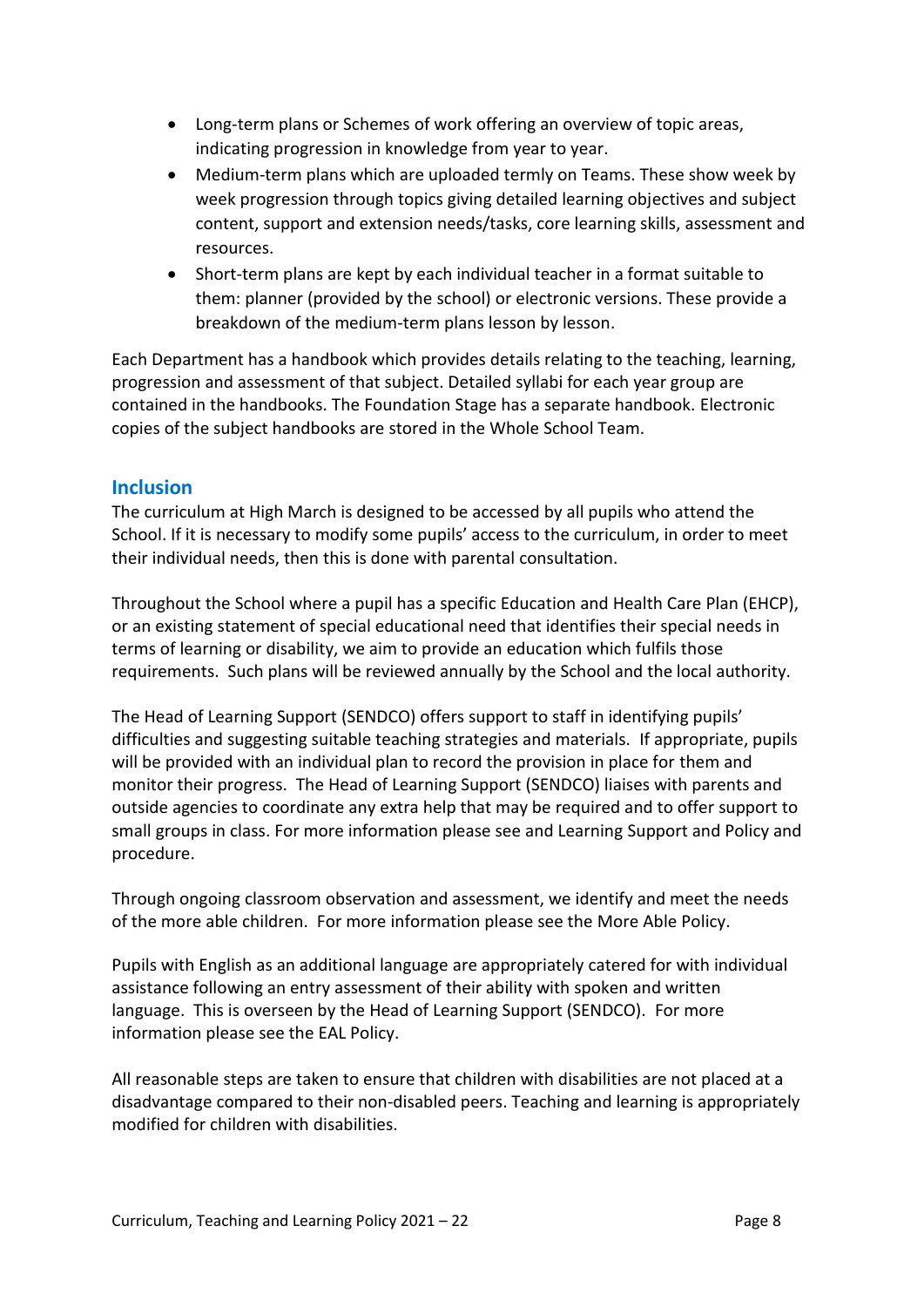## **PSHE and Relationships Education**

PSHE and Relationships Education reflect the School's aims and ethos and is taught as a distinct subject by class teachers. The PSHE Co-ordinator is responsible for the policy and subject handbook and co-ordinates the delivery of PSHE across the School. Circle Time is used as a tool, together with activities and presentations by visiting speakers. There have been presentations and workshops on Anti Bullying, Resilience, Growth Mindset and the NSPCC.

## **Spiritual, Moral, Social and Cultural Education**

The School provides opportunities for the development of SMSC through the direct teaching of Religious Studies and PSHE and Relationships Education. However, SMSC permeates the School and is not defined solely by its discreet and direct delivery. Many opportunities arise across the curriculum depending on the topic and the approach taken. The pupils benefit from a Spiritual, Moral, Social and Cultural education through their varied experiences during the School day such as:

- Assemblies
- Visiting speakers
- Harvest Festival celebrations
- Links with the local church involving regular visits from the Clergy
- Carol Singing to the elderly
- Fundraising days by each school house

We encourage pupils to accept responsibility for their behaviour, show initiative and understanding how they can contribute positively to their lives of those living and working in the locality in which High March is situated and to a society more widely. We enable pupils to acquire a broad general knowledge of and respect for public institutions and services in England. We further tolerance and harmony between different cultural traditions by enabling pupils to acquire an appreciation of and respect for their own and other cultures. We encourage respect for other people, paying particular regard to the characteristics set out in the 2010 Act. We encourage respect for democracy and support for participation in the democratic process, including respect for the basis on which the law is made and applied.

## **Extra-Curricular Activities**

All classes have a number of outings during the year to complement various areas of the curriculum and full use is made of local facilities, theatres, galleries and museums.

Extra-curricular activities broaden our pupils' education, as well as adding to their life experiences. High March is very proud of its extensive Activity Programme which offers a range of opportunities for enjoyment, involvement and improvement in both cerebral and physical activities, ranging from Current Affairs to Judo and from Touch Typing to Canvas Cushion Club. The opportunities vary according to the interests of the children and staff. In addition, the School has thriving Sport, Music and Drama departments. Within these settings, organisational and social skills are practised, helping pupils to develop maturity and confidence.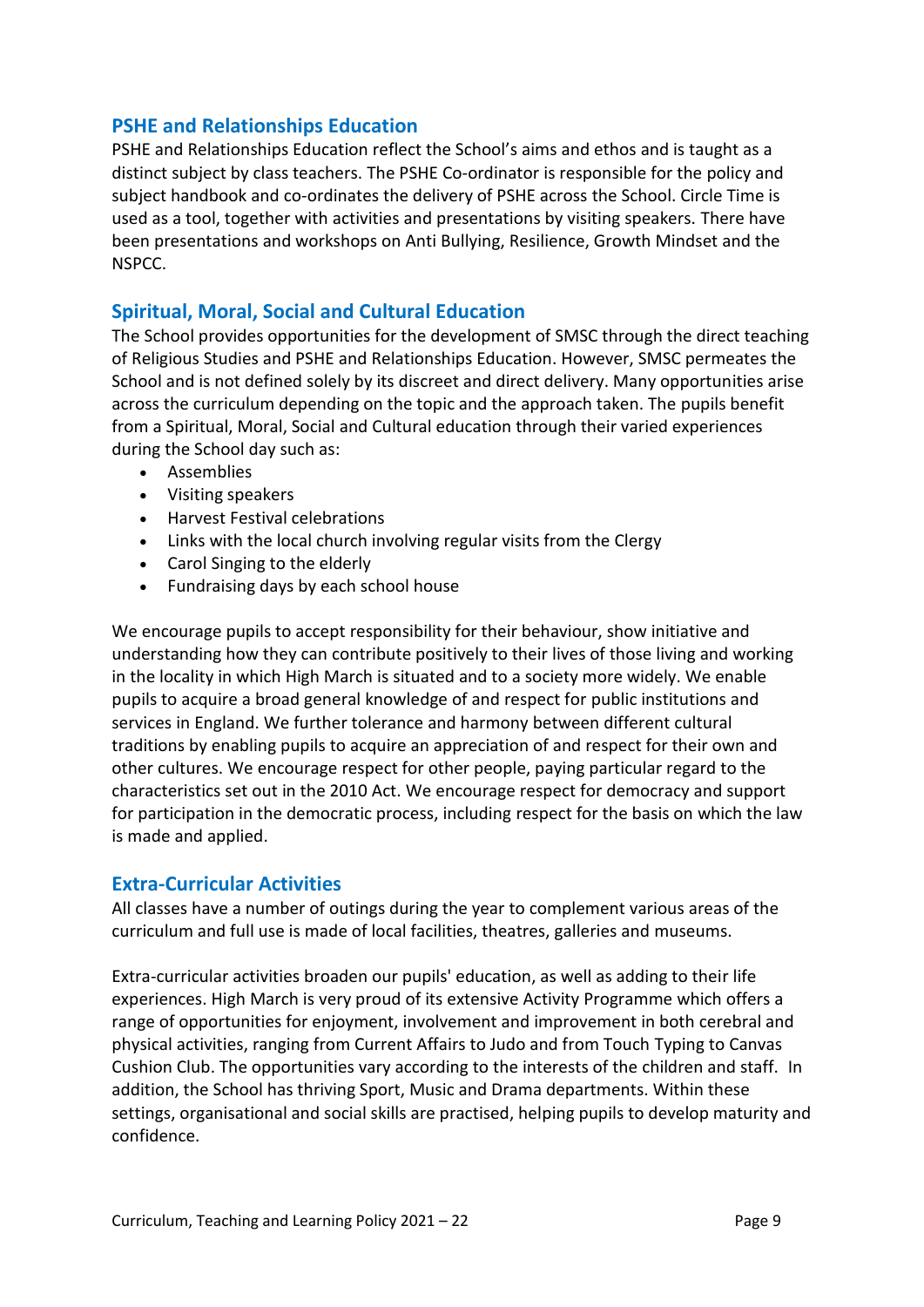## **Covid-19 Pandemic**

During the COVID-19 pandemic and, in particular the periods of local and national lockdown, teaching staff continued to deliver the High March curriculum to all pupils via the School's Digital Learning Platform (Microsoft Teams). Pupils continued to benefit from a broad range of educational opportunities both online and when back on-site despite social distancing requirements, including extra-curricular activities in year group bubbles.

Pupils who cannot attend school on account of COVID-19, such as those subject to individual self-isolation requirements have continuity of education, accessing the curriculum and learning remotely via Microsoft Teams. Staff remain in daily contact with pupils selfisolating, providing support with learning and feedback on their learning as well as monitoring the pupil's well-being.

During periods of local and national lockdown, the School continued to use all reasonable endeavours to deliver the learning and development requirements as set out in the EYFS, and teachers continued to assess and address gaps in language, early reading and mathematics, particularly ensuring children's acquisition of phonic knowledge and extending pupils' vocabulary.

## **Teaching and Learning**

Through our curriculum and teaching we aim to provide a stimulating learning environment which sets the climate for learning and promotes and expects high quality work by the children. We aim to equip our pupils with the skills, knowledge and understanding necessary to be able to make informed choices about the important things throughout their lives. We believe that our pupils learn in different ways. At High March we therefore try to provide a rich and varied learning environment that allows for each pupil to develop their individual skills and abilities to their full potential.

We believe that our pupils learn in different ways. At High March we therefore try to provide a rich and varied learning environment that allows for each pupil to develop their individual skills and abilities to their full potential.

#### **Effective Learning**

To be effective learners, our pupils are given the opportunity to develop the characteristics of a learner including:

- Communicating ideas and information through speaking and writing.
- Seeking information from a range of sources.
- Taking steps towards independent learning.
- Posing questions and solving problems.
- Developing an enquiring mind.
- Reading and using ICT in order to find information.
- Applying what has been learnt to unfamiliar situations.
- Evaluating their work.
- Developing an enjoyment of learning.
- Developing a pride in achievements and a desire to succeed.
- Developing a willingness to work with, listen to and value the opinions of others.

Children learn best when the learning environment is ordered, the atmosphere is purposeful and they feel safe. We aim to ensure our teaching includes the following, which we regard as being key to achieving good learning:

Curriculum, Teaching and Learning Policy 2021 – 22 Page 10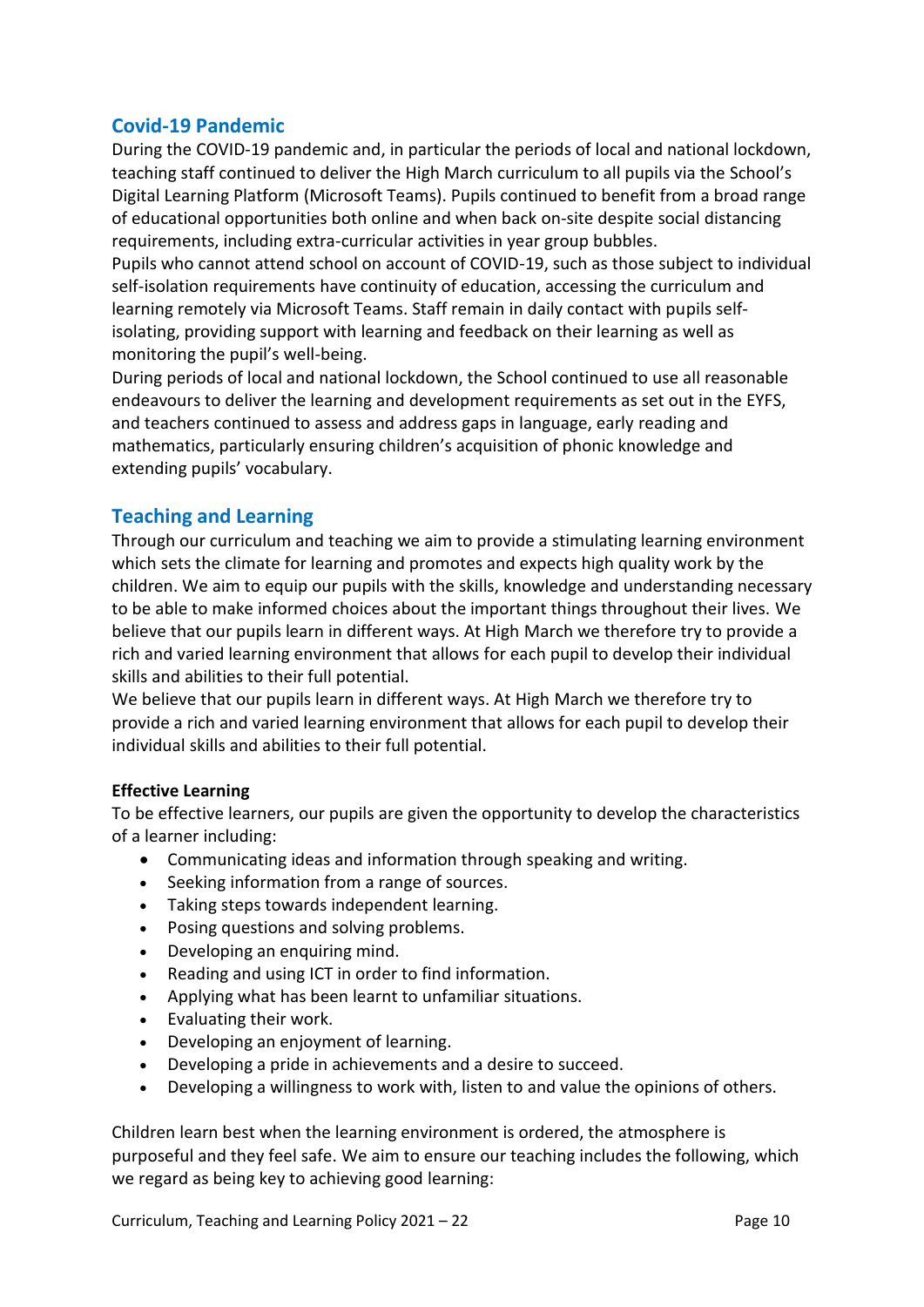- An atmosphere of mutual respect between adults and pupils exists.
- Pupils feel secure to speak and act freely, enjoying freedom from bullying and harassment that may include prejudice-based bullying related to special educational need, sexual orientation, sex, race, religion and belief, gender reassignment or disability.
- Pupils have high self-esteem, with all children feeling valued and secure.
- Pupils are willing to take risks in their learning and learn from their mistakes.
- Pupils' learning outcomes are displayed around the classroom and the School for others to appreciate and admire.
- Learning activities enthuse pupils so that they persevere when faced with difficult problems and are keen to succeed and to learn more.
- The pace of learning is optimised for progress and high-quality outcomes.
- Activities enable pupils to learn independently.
- Tasks involve pupils collaborating on projects.

We offer opportunities for our pupils to learn through:

- Investigating and problem solving
- Research and finding out
- Group work
- Paired work
- Independent work
- Whole-class work
- Asking and answering questions
- Use of ICT and audio/visual resources
- Fieldwork and visits to places of educational interest
- Creative activities
- Responding to musical or audio material
- Debates, role-plays and oral presentations
- Designing and making things
- Participation in athletic or physical activities

We encourage our learners to:

- be active participants
- be organised
- be observant
- be able to seek information independently
- communicate ideas (orally and/or in writing)
- look for patterns and a deeper understanding of what is presented to them
- ask questions and solve problems
- apply previous knowledge to the unfamiliar
- evaluate their own work
- be willing to work with others and be sensitive to their needs

We encourage our pupils to take responsibility for their own learning, to be involved as far as possible in reviewing the way they learn and to reflect on how they learn, what helps them learn and what makes it difficult for them to learn.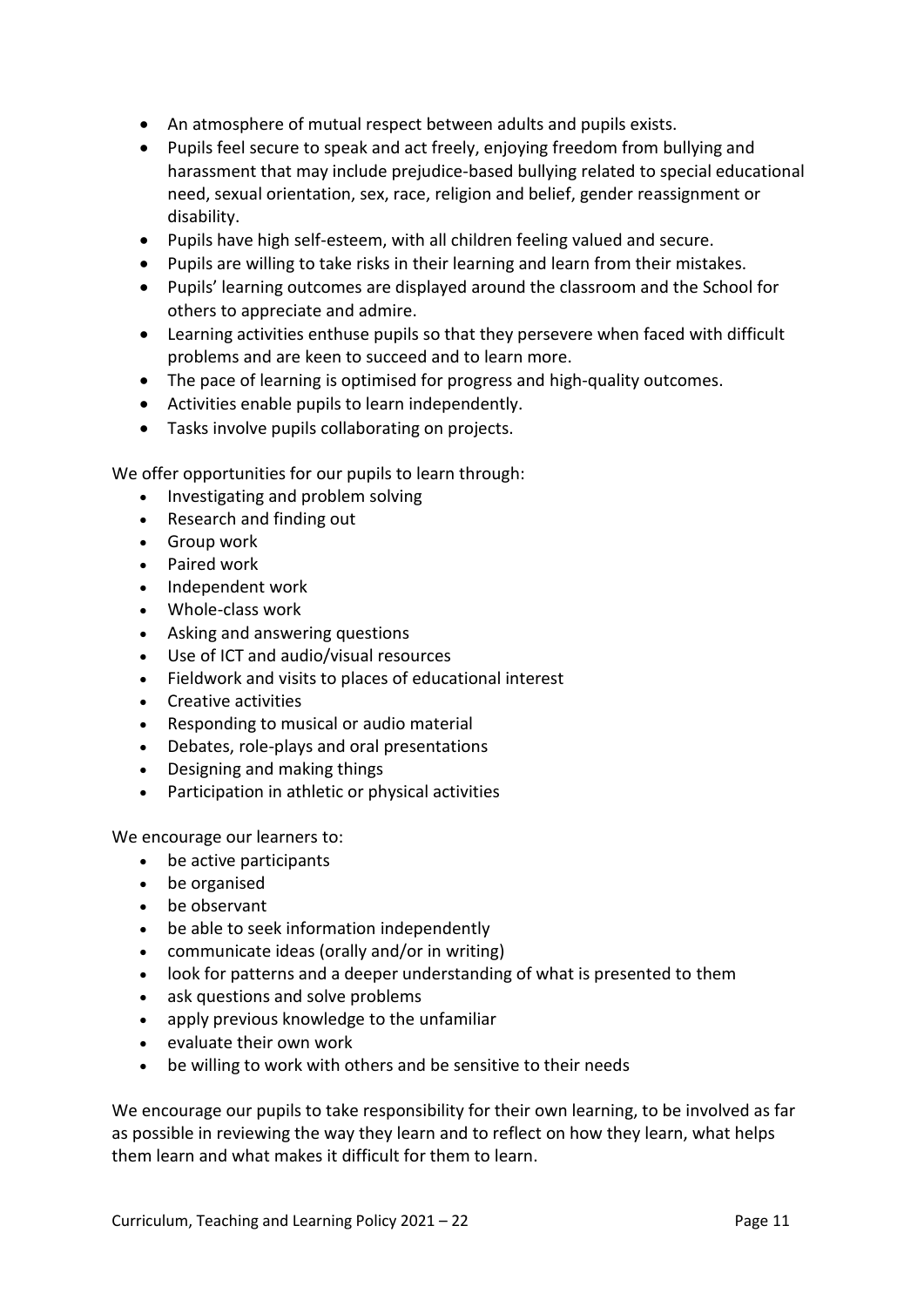## **Effective Teaching**

Through our teaching we aim to:

- Ensure each pupil is actively involved in their learning and knows what is expected of them.
- Offer each pupil regular praise and constructive feedback (both oral and written) on their work and realistic targets to promote progress.
- Know the strengths and weaknesses of our pupils and differentiate accordingly.
- Ensure expectations of the pupils are high.
- Use a range of teaching strategies to match the needs of the children and the lesson.
- Ensure effective use of time, resources and support staff, so that the learning environment is well organised and stimulating.
- Utilise a sufficiently wide range of stimulating material.
- Sharing learning intentions with pupils and encourage them to engage in their own learning.
- Use assessment to inform future planning and teaching, building upon the children's previous skills, knowledge and attainment, modifying and planning intervention or further challenge as necessary.
- Inspire pupils by communicating a passion for the subject.
- Provide challenge and ensure all learners are stretched appropriately, promoting resilience and the importance of having a growth mindset.
- Promote and foster children's self-esteem, by valuing their contributions and encouraging them to participate through effective questioning techniques and helping them build positive relationships with other people.
- Develop pupils' self-respect and encourage pupils to respect ideas, attitudes, values and feelings of others.
- Show respect for all cultures and, in doing so, to promote positive attitudes towards other people.
- Enable pupils to understand their community and help them feel valued as part of our community.
- Enable pupils grow into reliable, healthy, confident, resourceful, enquiring and independent learners and positive citizens.
- Plan homework to support learning.

When teaching we focus on motivating the pupils and building on their knowledge, skills and understanding of the curriculum.

We base our teaching on our knowledge of the pupil's level of attainment. We strive to ensure that all tasks set are appropriate to each pupil's level of ability. When planning work for pupils with identified learning needs, we give due regard to information and targets contained in the pupil's Learning Success Passport. We equally ensure that our planning extends and challenges our pupils identified as gifted or talented.

Each of our teachers makes a special effort to establish good working relationships with all pupils. We treat the pupils with kindness and respect. We treat them fairly and give them an equal opportunity to have their learning needs met and to participate in all school activities. All teachers follow the School's Behaviour and Pastoral Care Policy. We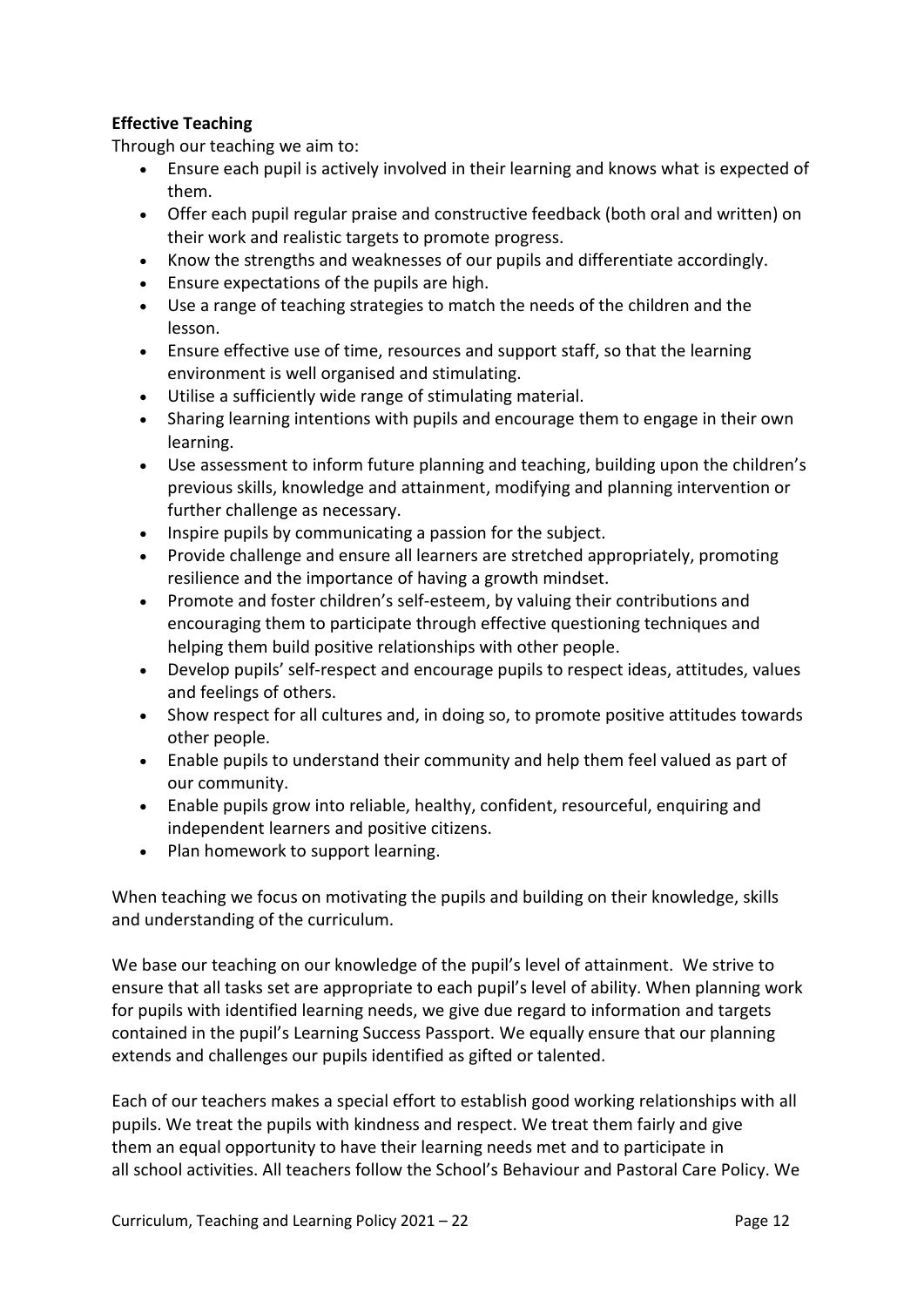encourage the pupils to follow the School's 'Golden Rules' which are placed in every classroom. We praise pupils for their efforts and, by doing so, we help build positive attitudes towards School and learning in general.

We ensure that all tasks and activities are safe. When we plan to take pupils out of School we undertake risk assessments and obtain parental permission.

Our classrooms are attractive learning environments. The displays are changed regularly. The School holds an annual Art Exhibition, to share with parents and the locality the high standard of work being achieved.

All teachers reflect on their own strengths and weaknesses and plan their professional development accordingly through a thorough Appraisal System. The Headmistress undertakes regular lesson observations and feeds back to the staff.

We conduct all teaching and learning in an atmosphere of trust and respect for all.

## **Effective Assessment**

We believe that assessment is an important tool to allow each teacher to help the pupil. It ensures more effective teaching by providing the evidence for closer matching of tasks to each pupil's needs. It assists the pupils by providing them with an indication of what stage they have reached in the learning process. It helps identify future planning and teaching strategies. It also helps us to recognise and move on from success. To this end we encourage:

- Pupils use of frequent, detailed and accurate feedback from teachers, both oral and written, to improve their learning – eg. redrafting writing in collaboration with the teacher.
- Teachers motivating pupils to learn through differentiated learning-activities that build on their prior attainment and issue challenge that is pitched at a level that is achievable.
- Independent learning, where children use assessment information to direct their own learning activity.

In addition to specific assessment procedures, teachers will:

- Ensure the pace and depth of learning is maximised as a result of their monitoring of learning during lessons and any consequent actions in response to pupils' feedback.
- Ensure feedback and marking is frequent and regular providing pupils with very clear guidance on how learning-outcomes can be improved.
- Have high expectations for all children and plan, resource and direct differentiated learning activities that give support and issue challenge for all.
- Keep agreed assessment records.

See Assessment, Recording and Reporting Policy for more details.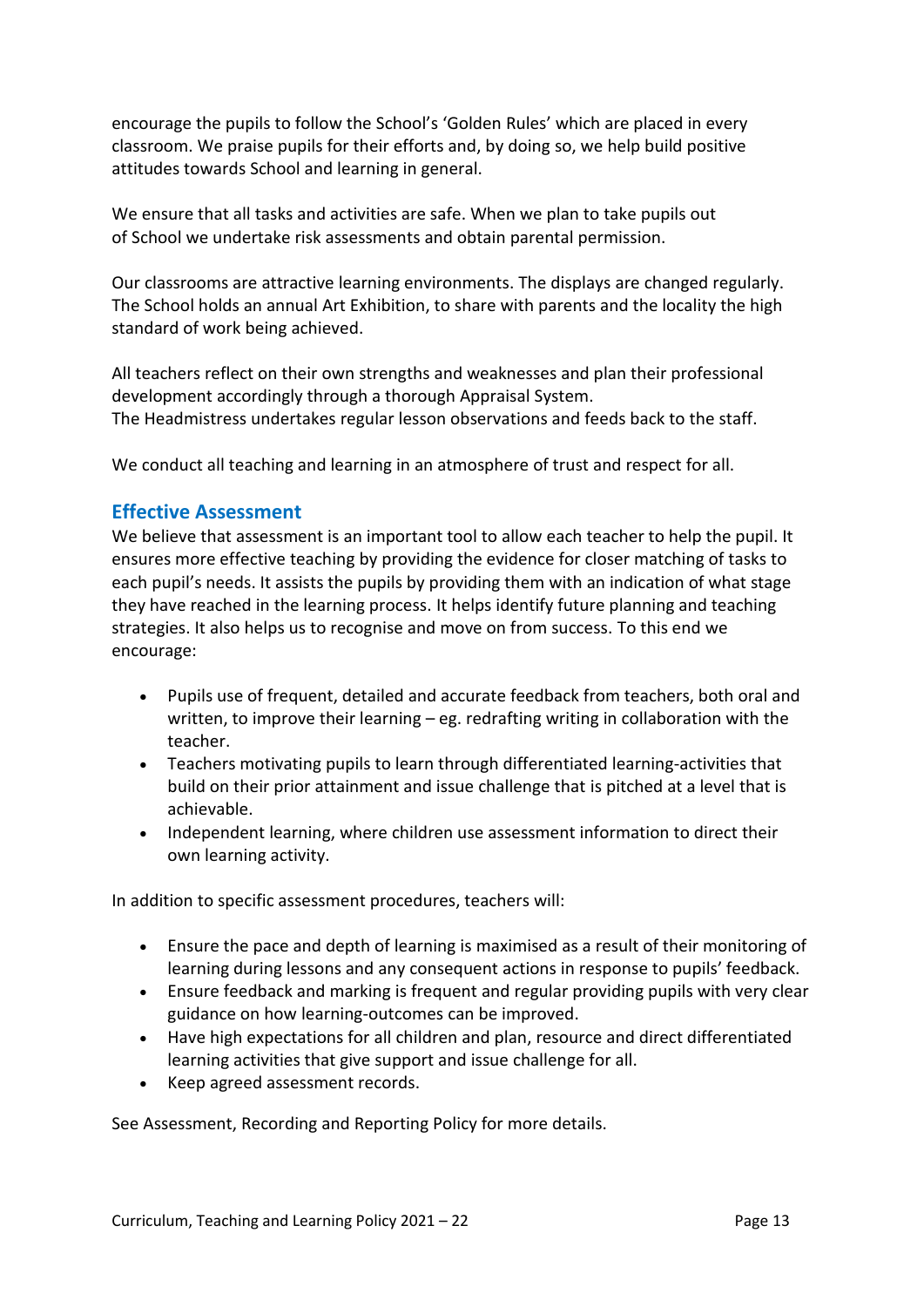# **Monitoring and Review**

Standards of teaching are regularly monitored and evaluated in order to obtain the highest possible standards. This is done in a supportive manner to ensure encouragement and dissemination of good practice. It takes the form of:

- Work scrutiny, both for consistency and standard of marking and for monitoring equivalent standards between parallel sets
- Lesson observations/Learning Walks
- INSET
- Induction Programme for new staff
- Review of policies and standards by senior managers
- Appraisal (see separate Appraisal Policy)

#### **Roles and Responsibilities**

For each subject there is a designated Head of Department in Upper School and a Subject Co-ordinator in Junior House who work together to lead and monitor their subject as well as producing the Department Handbook and scheme of work.

The role of the Head of Department is to:

- Oversee the curriculum and monitor planning for the subject and establish how continuity and progression can be achieved and sustained.
- Evaluate teaching, learning, marking, assessment, strengths and weaknesses in the subject and use the information in a subject development plan.
- Identify subject needs and recognise that these must be considered in relation to the overall needs of the School.
- Organise regular scrutiny of work across the School in the subject.
- Set targets for professional development and improvement.
- Provide a strategic lead and direction for the subject.
- Support and advise colleagues on issues related to the subject.
- Ensure the improvement of achievement in their subject for all pupils.
- Manage a budget and ensure sufficient resources are available to teach effectively.
- Keep abreast of current educational developments in their subject and provide INSET when necessary.
- Attend in-service training and where appropriate share useful information with other staff.
- Maintain records of all summative (examination/test) data.
- Maintain and update the Department Handbook, in collaboration with the Subject Co-ordinator.
- Attend and in some cases lead Faculty meetings.
- Arrange additional meetings where necessary to fulfil the responsibilities of the role.

The role of the Subject Co-ordinator is to:

- Update the Department Handbook, in collaboration with the Head of Department.
- Ensure that coherence in planning between the Foundation Stage, Key Stage 1 and Key Stage 2 is smooth and meaningful.
- Monitor and evaluate provision and standards in Key Stage1 and report these to Head of Department.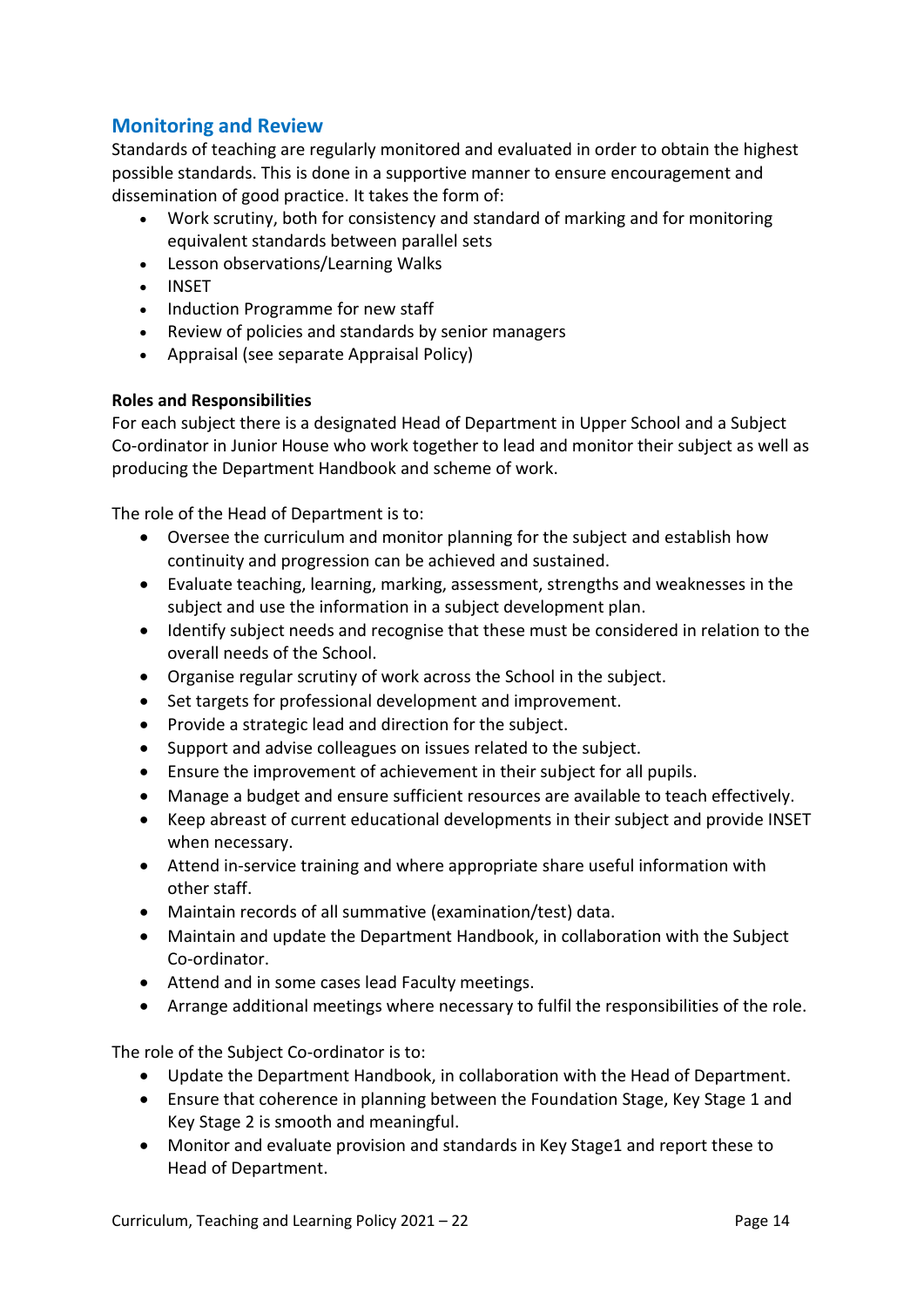- Review and maintain the resources needed for the implementation of their subject in Key Stage 1 and Foundation Stage.
- Monitor and evaluate provision and standards in Key Stage 1 and report these to Head of Department.
- Help devise a useful and meaningful form of assessment for their subject.
- Keep abreast of current educational thinking for their subject.
- Attend in-service training and where appropriate share useful information with other staff.
- Attend relevant Faculty meetings.

#### **Overall responsibility**

The Headmistress and the Deputy Head (Teaching and Learning) have overall responsibility for the leadership of the curriculum, teaching and learning, and monitoring the effective delivery of this policy.

This is done by:

- Supporting teaching and learning through the effective allocation of resources and the best use of school facilities.
- Reviewing the allocation of lessons and staffing at least annually and adapting as necessary.
- Ensuring staff professional development promotes good quality teaching and learning.
- Monitoring the quality of teaching and learning through lesson observation, work scrutiny, learning walks and scrutiny of assessment data.

## **Communication with and Role of Parents**

The School provides information about the curriculum to parents so that they are always informed about current study areas. Information about homework expectations is also shared with parents at the Introductory Parents Meeting in September. The High March Website features curriculum information for parents to access.

We believe that parents have a fundamental role to play in helping their children learn. We support this role by holding formal evenings for parental discussion twice a year to discuss progress and strategies for improvement. However, informal discussion is encouraged and parents use email and School diaries as a means of communication. If a teacher or a parent has any concerns about the learning of a pupil, we encourage open dialogue and our paramount aim is always to address the needs of the individual child to improve their development and learning experience.

Assessment information is shared with the parents at Parents' Evenings and through yearly reports. We aim to give parents clear and accurate information on their child's attainment and progress, so that teacher, children and parents are working hard to raise standards. We work hard to inform and support parents in how they can further their child's learning and confidence at school.

Parents receive a detailed School report every July. This outlines their child's achievements during the year, how they are achieving relative to expected levels and how they can improve and develop in the future.

See Assessment, Recording and Reporting Policy for more details.